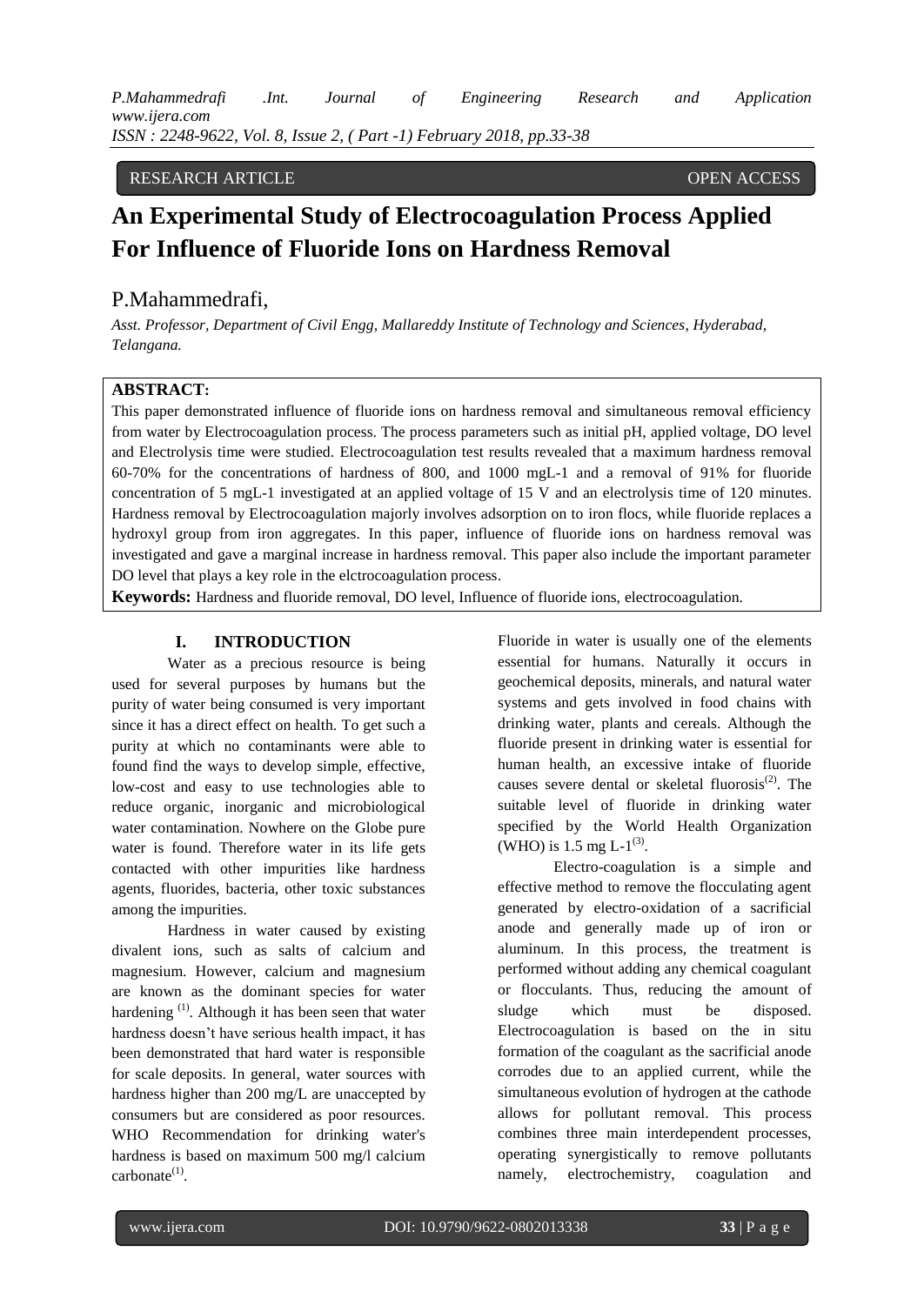P.Mahammedrafi  $Int.$ Journal Engineering Research Application οf and. www.ijera.com

ISSN: 2248-9622, Vol. 8, Issue 2, (Part -1) February 2018, pp.33-38

hydrodynamics. Chemical reactions occurring at the electrodes are: At anode:  $4Fe^{2+}(aq) + 10 H_2O (l) + O_{2(g)} \rightarrow 4Fe (OH)_3(s) +$  $8H^+(aq)$ At cathode:  $2 H<sub>2</sub>O (1) + 2e^ H_2(g) + 2OH(aq)$ 

The iron hydroxide flocs normally act as adsorbents and/or traps for removal of hardness and fluoride ions from the solution. The electrocoagulation process can be described as follows: at the anode, the dissolved metallic ionic species destabilize the colloids; besides that, this contributes further to their precipitation and at the cathode, the obtained hydrogen bubbles (resulted as a product of water electrolyses) capture the dispersed particles that are then separated by flotation (Bebeșelea et al., 2006; Miron et al.,  $2010$ ).

Many investigators were studied hardness removal from various sources with electrocoagulation process and the results they found were tabulated below (Table 1). Fluoride removal in electrocoagulation process was also studied and results were tabulated. With a focus of influence of fluoride ions on hardness removal, the present study is investigated.

Previous works

Table 1 summarizes literature hardness and fluoride removed by electro coagulation in water sources.

| Refere<br>nce                                | Polluta<br>nts                               | Cur<br>rent<br><b>or</b><br>Cur<br>rent<br>den | Cel<br>1<br>volt<br>age | Electr<br>ode<br>mater<br>ial.<br>Electr<br>ode | Treat<br>ment<br>effici<br>ency,<br>$\frac{0}{6}$ | Mode                 |
|----------------------------------------------|----------------------------------------------|------------------------------------------------|-------------------------|-------------------------------------------------|---------------------------------------------------|----------------------|
|                                              |                                              | sity                                           |                         | conne<br>ction                                  |                                                   |                      |
| Malak<br>ootian.<br>M. and<br>N.You<br>sefi, | Tap<br>water                                 |                                                | 20<br>V                 | A1/A1<br>plate                                  | 80.6<br>$\frac{0}{0}$                             | Conti<br>nuous       |
| Sanfan<br>and<br>Qinlai                      | <b>Bracki</b><br>sh<br>water<br>hardne<br>SS | $2 -$<br>30<br>A/<br>m <sup>2</sup>            | 1.3<br>3.6              | AI/Fe<br>plate                                  | 60<br>80%                                         | Conti<br>nuous       |
| Danes<br>hvar et<br>al.                      | Bracki<br>sh<br>water                        | $1 -$<br>22<br>A/<br>m                         | $1.1 -$<br>3.1          | AI/Fe<br>plate                                  | 40<br>76%                                         | Conti<br>nuous       |
| Sarava<br>nan et<br>al.                      | Groun<br>dwater                              |                                                | 5<br>20<br>V            | A <sub>1</sub><br>plate                         | 60 %                                              | <b>Batch</b>         |
| Khairi<br>et al.                             | Tap<br>water                                 |                                                | $10 -$<br>28.<br>5V     | Al<br>and<br>graph<br>ite<br>plate              | 85%                                               | batch<br>proce<br>SS |

| 010, pp.00, 00<br>M.M.<br>Emami<br>omeh<br>et.al. | synthet<br>iс<br>water | 6.2<br>31.<br>25<br>A | $()$ -<br>30 | Alum<br>inum<br>plate | 92.7<br>$\%$ | batch<br>proce<br>SS |
|---------------------------------------------------|------------------------|-----------------------|--------------|-----------------------|--------------|----------------------|
|                                                   |                        | m                     |              |                       |              |                      |

The contribution of this paper was to investigate the influence of fluoride ions on hardness removal and also fluoride removal employing Electrocoagulation process and also other parameters such as DO level, applied voltage, electrolysis time and pH.

#### MATERIALS ANDMETHODOLOGY II.

Sodium Fluoride  $(NaF)$ , Calcium chloride fused (CaCl<sub>2</sub>), Magnesium chloride hexahydrate  $(MgCl_2 6H_2O)$ , Calcium sulphate  $dehydrate$   $(CaSO<sub>4</sub>)$  and Magnesium sulphate hepthahydrate  $(MgSO_4.7H_2O)$  chemicals are analytical grade (Merck). Specifications of iron metal plate electrode are 5 cm x 10 cm and thick 3  $mm$ 

In Electrocoagulation test.  $$ electrodes were used as the anode and cathode. Both electrodes were square in shape (100 mm side), each with a geometric area of 50  $\text{cm}^2$  and with an electrode gap of 12 mm. The electrical current flow of 1 A was applied using a DC power supply having a variable output of  $0-32V$  (10 and 15 V for this study) as direct current source. Electrodes were connected as monopolar with the help of a piece of wood. Test solutions of desired concentrations of hardness and fluoride with pH adjusted to required values were injected into the reactor. Total hardness and fluoride by EDTA Titrimetric method and SPADNS method using UV-VIS 570<sub>nm</sub> Spectrophotometer at (APHA/AWWA/WEF, 1999).



Fig 1. Electrocoagulation Experimental Setup

#### **RESULTS AND DISCUSSIONS** Ш. **Optimization of process parameters**

This section includes information related to effects of various parameters such as electrolysis time, initial fluoride and Hardness concentration,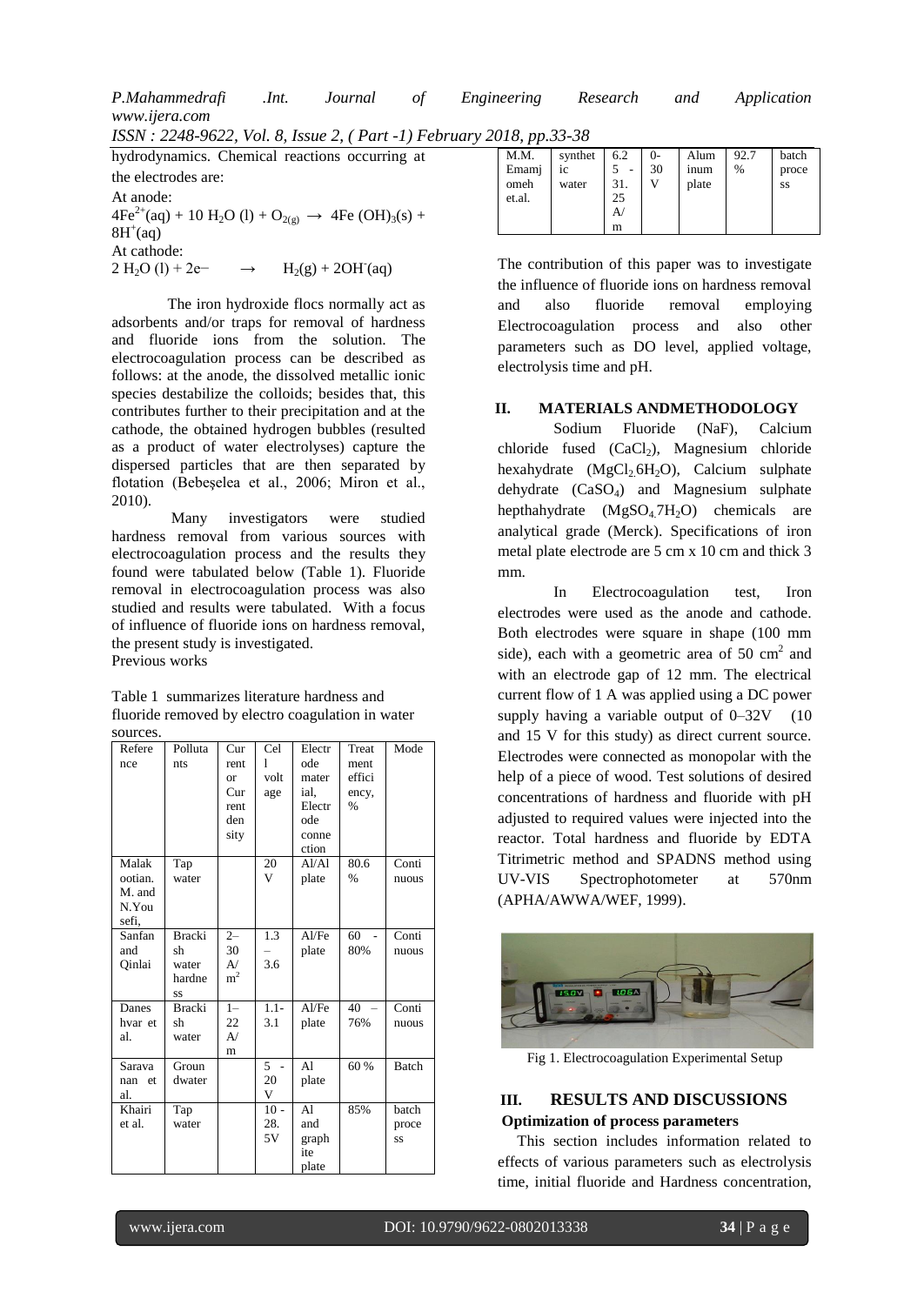*ISSN : 2248-9622, Vol. 8, Issue 2, ( Part -1) February 2018, pp.33-38*

pH of solution and applied voltage which will be studied in the desired range as shown in Table 2 to evaluate their effect on simultaneous removal efficiency and influence of fluoride ions as well.

| S1<br>No. | Parameters                           | Remarks            |
|-----------|--------------------------------------|--------------------|
|           | Initial<br>fluoride<br>concentration | $5 \text{ mg}/l$   |
| 2         | <b>Hardness</b><br>concentration     | 800 & 1000<br>mg/1 |
| 3         | Electrolysis<br>time(ET),            | 120 minutes        |
| 4<br>5    | рH<br>Voltage                        | 6,7,8<br>$5-15$ V  |

Table 2: Parameter optimization specifications

 Electrolysis time is one of the important parameters of Optimization of EC runs, which It primarily involves determining the optimum residence time for removal of hardness. Electrolysis time along with applied voltage decides the coagulant dosage (Fe3+ concentration) and rate of bubble production. In the study Electrolysis time for various Hardness concentrations (800 and 1000 mg/l) was studied. This is because as the time progresses the dissolved coagulants from the iron electrode increased according to Faraday's law. A sufficient amount of coagulant dissolved from iron electrode adsorbed Hardness ions and thus higher removal efficiency for 120 minutes duration was observed as shown in Fig.1 and Fig.2. This is because In dilute solutions, formation of the diffusion layer has no effect on rate of diffusion or migration of metal ions to the electrode surface **(4) .** Most of 30 - 50% of Hardness was removed in the first 30 - 60 minutes and was observed that hardness removal efficiency increases with increasing concentration to an electrolysis time of 120 minutes as shown in Fig.1 and Fig.2.

#### **Effect of pH:**

The Electrocoagulation process depends on pH of solution. It has been established from previous studies that pH has a considerable effect on efficiency of EC process as the rate of coagulation depends on pH of solution. In this study, pH is varied in the range 7 - 8 in an attempt to investigate the effect of pH on Hardness and

fluoride removal individually as well as simultaneously with increasing Electrolysis time as shown in Fig.1 and Fig.2. It was clearly found that an initial pH 8 has got better hardness removal as compared to an initial pH of 7.

During the process it was observed that there was a considerable change in pH post treatment i.e. an increase in pH was identified and was being an uncontrolled factor<sup>(5)</sup>. This is because the fact that production of hydrogen bubbles and pH shift occurs towards alkaline conditions and for higher initial pH of 8, the final pH reaches a value of 11 which is way beyond the limit for drinking water $(5)$ .

# **Effect of Applied Voltage:**

The voltage applied has a direct effect on bubble production rate and floc growth because of its strong influence on current density or applied voltage. Therefore it has a significant influence on hardness and fluoride removal efficiency. It was found that for a given time, the removal efficiency increased significantly with the increase in applied voltage as shown in Fig.1 and Fig.2.

About 25 - 60 % of the hardness removal was observed in 120 minutes of Electrolysis time at 10 and 15V for different initial pH of 7 and 8 respectively as shown in Fig.1 and Fig.2. This is because at higher voltage the amount of metal hydroxides increases, thus therefore greater amount of coagulant is released for precipitation of hardness and/or fluoride.



Fig 1. Hardness removal at applied voltage of 10 V



Fig 2. Hardness removal at applied voltage of 15 V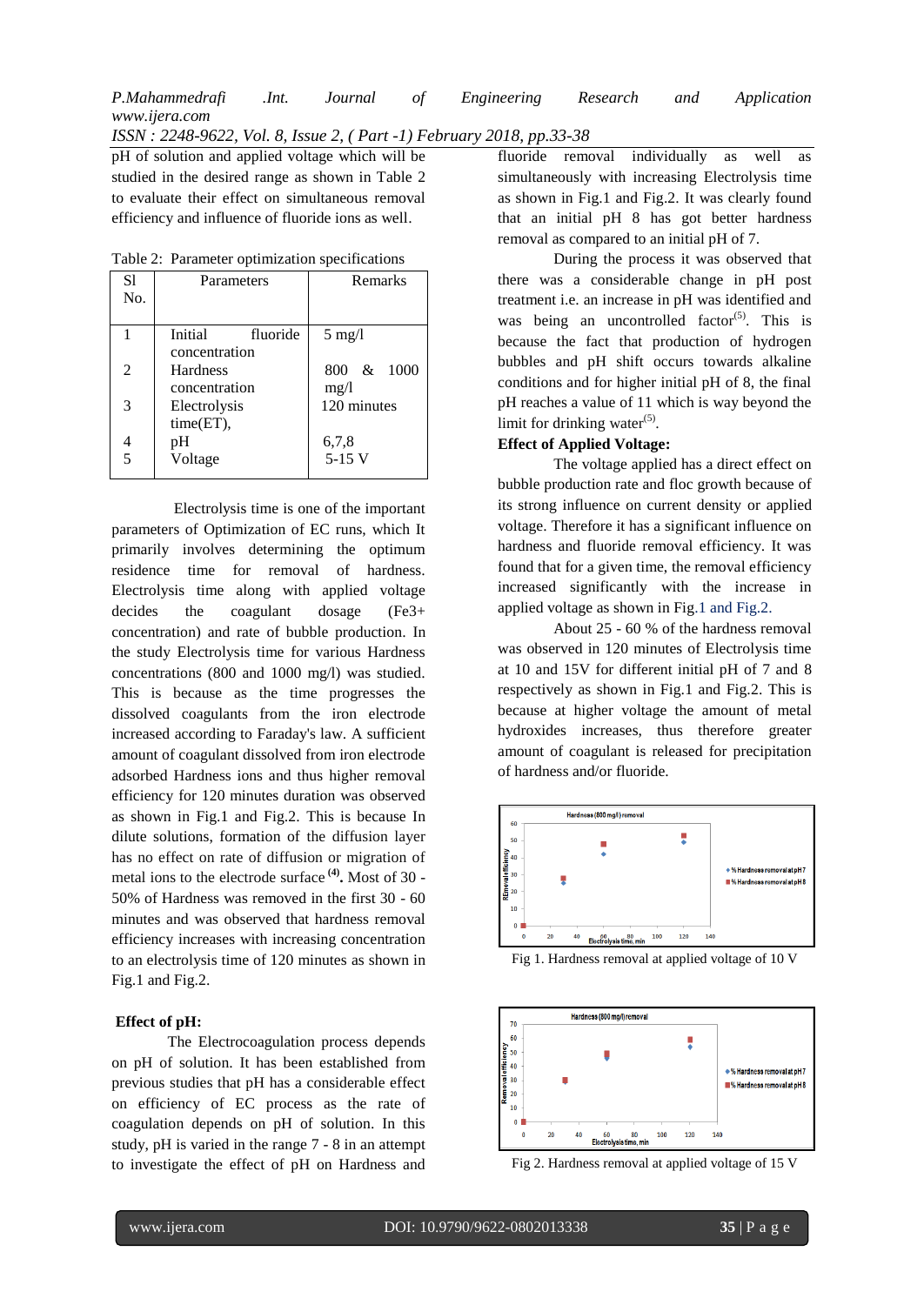*P.Mahammedrafi .Int. Journal of Engineering Research and Application www.ijera.com*

*ISSN : 2248-9622, Vol. 8, Issue 2, ( Part -1) February 2018, pp.33-38*

 From the study it was then noted that The EC process efficiency was gradually followed reduction after electrolysis time reached to 120 minutes. The process parameters such as initial pH 8, applied voltage 15 V and electrolysis time of 120 minutes were optimized for further studies.

#### **Effect of Dissolved Oxygen**

It was observed that Dissolved oxygen has a considerable effect on bubble production and floc distribution of ferric ions and also determines the oxidation of ferrous ions to ferric ions. From the study carried out, as the electrolysis time increases, Dissolved oxygen required for oxidation of iron was decreased gradually. This however, indicated that the simultaneous removal of hardness and fluoride was rapid for an electrolysis time of 120 minutes due to the fact that the test solution has a reasonable Dissolved oxygen level and then the simultaneous removal follows a constant or declined path as shown in the Fig.3 and Fig.4.

It was concluded from the previous studies that In electrocoagulation, If iron electrodes undergoes oxidation and however the generated Ferrous ions will immediately undergo further spontaneous reactions to produce corresponding hydroxides and/or polyhydroxides $<sup>(6)</sup>$ . These metal hydroxides</sup> remove hardness and fluoride ions by the mechanism of rapid adsorption of hardness and fluoride ions.



Fig.3 Simultaneous hardness and fluoride removal at applied voltage of 15 V (pH 8)



Fig.4 Simultaneous hardness and fluoride removal at applied voltage of 15 V (pH 8)

#### **Influence of Fluoride ions**

In the present study, electrocoagulation experiments were conducted to determine the influence of fluoride ions on hardness removal at an applied voltage of 15V and initial pH 8. Hardness and Fluorides concentrations of 800 mgL-1 and 5 mgL-1 simultaneously were used and Hardness and Fluorides concentrations of 1000 mgL-1 and 5 mgL-1 simultaneously were used and the results are presented in Figure.5 and Fig.6. It was followed that the hardness removal increases if the test solution contain fluorides of 5 mg/l as compared to no fluorides.

It follows from the study that fluoride removal increases if electrolysis time increases to a certain time and after which fluoride removal decreases. In the anodic adsorption layer, the concentration of hydroxyl ions is higher than the concentration of F-, so that the production of the complex Ferric hydroxide flocs becomes difficult; and this results in the reduction of fluoride removal from water.

By considering hardness, removal increases gradually in a duration of 60 minutes and no removal (can be neglected) can be expected from an electrolysis time of 120 minutes. For the study the applied voltage 15V and initial solution pH 8 was selected. The influence of pH on adsorption can explain the slower rate of pollutant removal with increasing pH. The present study confirms this fact, wherein in the beginning of the process the removal was rapid and thereafter becomes slower due to the continuous evolution of hydrogen ions from the cathode; hence pH increase over the time $^{(6)}$ .



Fig**.**5 influence of fluoride ions on hardness removal at applied voltage of 15 V (pH 8)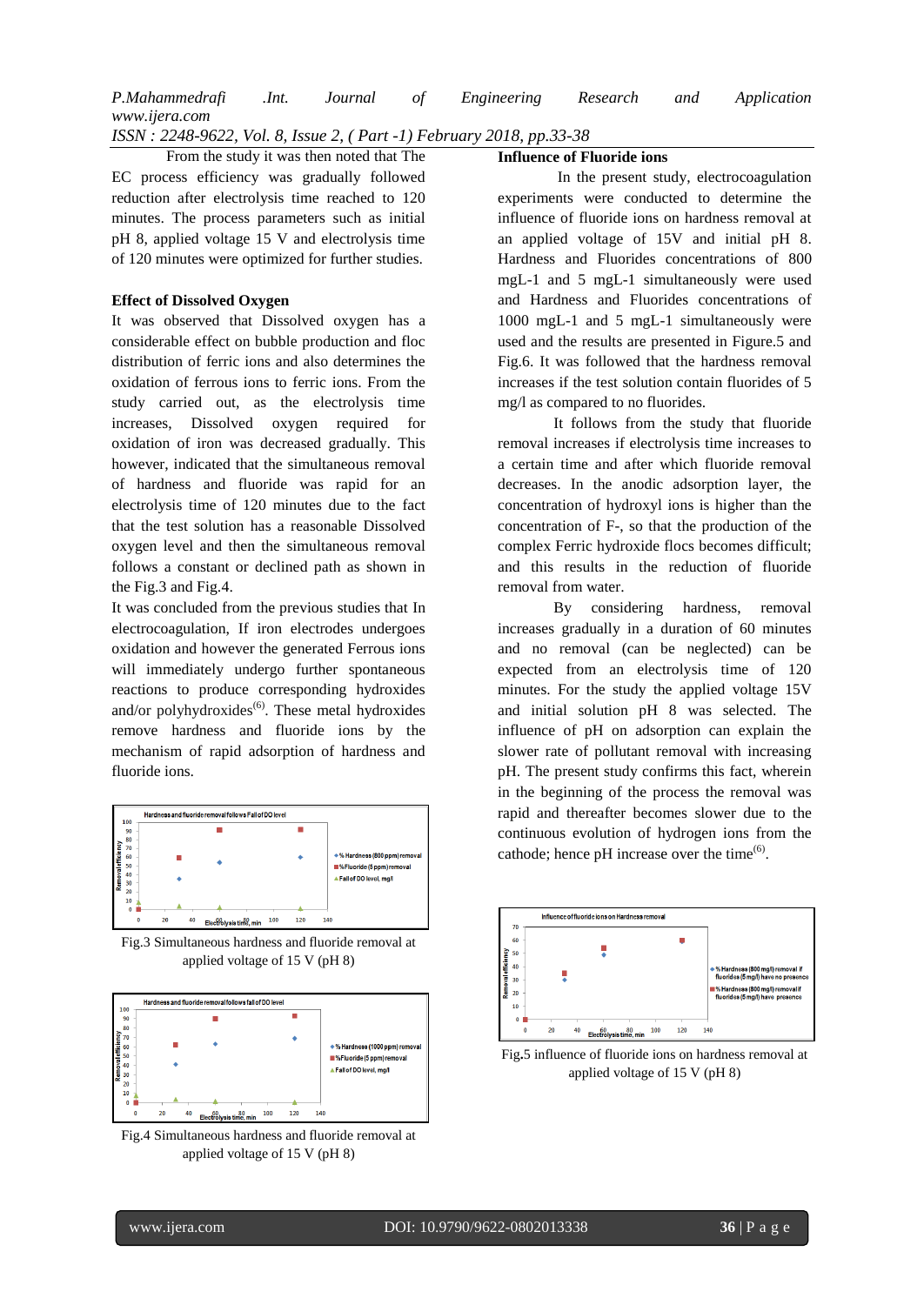



Fig.6 influence of fluoride ions on hardness removal at applied voltage of 15 V (pH 8**)**

# **Simultaneous removal by Electrocoagulation:**

Electrocoagulation experiments were conducted to investigate simultaneous removal of hardness and fluorides employing different initial hardness of 800, 1000 mg L-1 and fluoride concentration of 5 mgL-1. Applied voltage of 15 V was applied for different contact times of 30, 60, and 120 minutes. Experimental results indicated that removal of hardness 800 mgL-1 concentration at voltage 15V in a test solution of pH 8 and at different contact times of 30, 60, and 120 minutes are presented in Fig.7 and Fig.8.



Fig.7 Hardness and fluoride removal at applied voltage of 15 V (pH 8).



Fig.8 Hardness and fluoride removal at applied voltage of 15 V (pH 8).

It however can be seen from Fig.7 and Fig.8 that as the electrolysis time increases, hardness removal also follows a marginal increase. However by considering Fluorides, removal increases up to certain electrolysis time reaching an optimum time after which Fluoride removal decreases. As the applied voltage was being 15V, removal of both fluorides and hardness values increased at considered electrolysis times. It was

found that the removal by electrodes was primarily responsible for hardness and fluoride removal, and the adsorption by ferric hydroxide flocs gave a maximum removal.

# **IV. CONCLUSION**

The present study was attempted to investigate influence of fluoride ions on hardness removal and simultaneous removal of hardness and fluoride from synthetic solutions by Electrocoagulation process. The optimized parameters such as initial pH, electrolysis time and applied voltage were investigated. Electro coagulation was found effective in simultaneous removal of hardness (60% and 70% for 800 and 1000 mg/l concentrations respectively) and fluorides (91% for 5 mg/l) for an electrolysis time of 120 minutes at applied voltage 15V.

Electro coagulation results also indicated that the hardness removal increases if the test solution contains fluorides of 5 mg/l as compared to no fluorides. From the study carried out, as the electrolysis time increases, Dissolved oxygen (DO level) required for oxidation was decreased (i.e 8 mg/l to 1.0 mg/l nearly) gradually. This However indicated that the simultaneous removal of hardness and fluoride was rapid for an electrolysis time of 120 minutes and then follows a constant or declined path as no a reasonable Dissolved oxygen level.

# **REFERENCES**

- [1]. M. Yan, D. Wang, J. Ni, J. Qu, Y. Yan, C.W.K. Chow, Effect of polyaluminum chloride on enhanced softening for the typical organic-polluted high hardness North-China surface waters, Separation and Purification Technology. 62 (2008) 401– 406.
- [2]. WHO (World Health) Organization),"Guidelines for drinking water quality: Health criteria and supporting information," vol.3, 1984.
- [3]. Nemerow N L, Agardy F J, Sullivan P and Salvato JA. Environmental engineering, water, wastewater, soil and ground water treatment and remediation, 6th Edition, 2326, 2009. 10
- [4]. Sailaja K., Jyotsana C., Raman N.,Himabindu V., Bhagwan D., " Effective